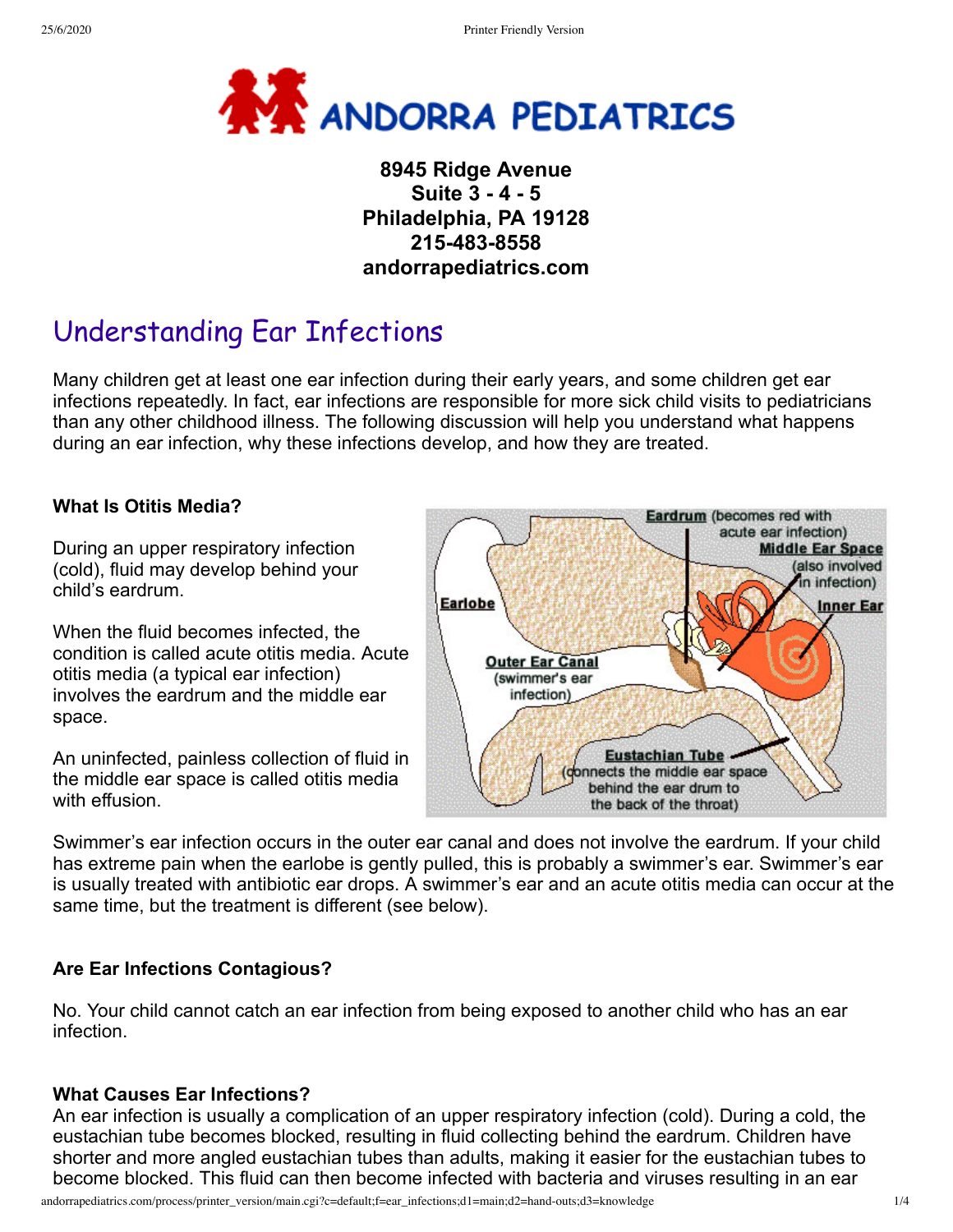infection. As a child becomes older, the eustachian tubes become larger resulting in less ear infections.

Breastfeeding an infant lowers the risk of ear infections. The following situations increase the risk of ear infections:

- Exposure to frequent viral infections in day care
- Exposure to secondhand cigarette smoke
- A family history of frequent ear infections

#### **How Do You Know When Your Child Has An Ear Infection?**

The most common symptom of an ear infection is ear pain. While an older child can tell you that his ear hurts, a younger child may simply act irritable and cry more than usual. Lying down, feeding, and sucking cause painful pressure changes in the middle ear, so your child may eat less than the normal amount or have trouble sleeping.

Children may complain of difficulty hearing or loss of balance. If your child tugs at her ear, it may not be due to an ear infection. Ear pain or irritability can also be caused by a sore throat, teething, or swimmer's ear (pain when earlobe tugged gently).

Yellow or blood-tinged drainage from your child's ear is usually caused by an ear infection. With some ear infections, there is a pressure build-up behind the eardrum. To prevent damage to the eardrum, a small hole develops in the eardrum to allow this infection to drain and decrease the pressure. Within 24 hours of treatment, the eardrum usually heals without any permanent damage.

#### **How Are Ear Infections Treated?**

Ear infections are caused by bacteria and viruses. Ear infections caused by a virus may improve without treatment. Ear infections caused by bacteria require treatment with an antibiotic. When an ear infection is diagnosed in your child, it is not possible to differentiate by looking at the eardrum, whether the cause is a virus or bacteria. As a result, most ear infections are treated with antibiotics to help your child recover quicker.

The antibiotic most often prescribed is Amoxicillin. Amoxicillin has been used the longest in children and has the best safety record. Amoxicillin (lower dose) treats the most common bacterial causes of ear infections-bacteria called Streptococcus pneumoniae, Haemophilus influenzae, and Moraxella catarrhalis.

If your child has drainage with an ear infection, in addition to the oral antibiotic, it is necessary to use antibiotic ear drops. These drops are placed in the ear canal several times a day until the drainage has stopped (usually by 5 days). Children with ear tubes who develop drainage, also require the use of antibiotic ear drops.

There are some bacteria that are not killed by low dose Amoxicillin. These bacteria are said to be resistant bacteria and require one of the following changes in treatment:

- Increase the dose of Amoxicillin
- Continue Amoxicillin and add Augmentin
- Change to a different class of antibiotics

If your child is not better in 48 hours (continued ear pain, irritability or fever), this particular ear infection may be caused by one of these resistant bacteria and one of the above changes may be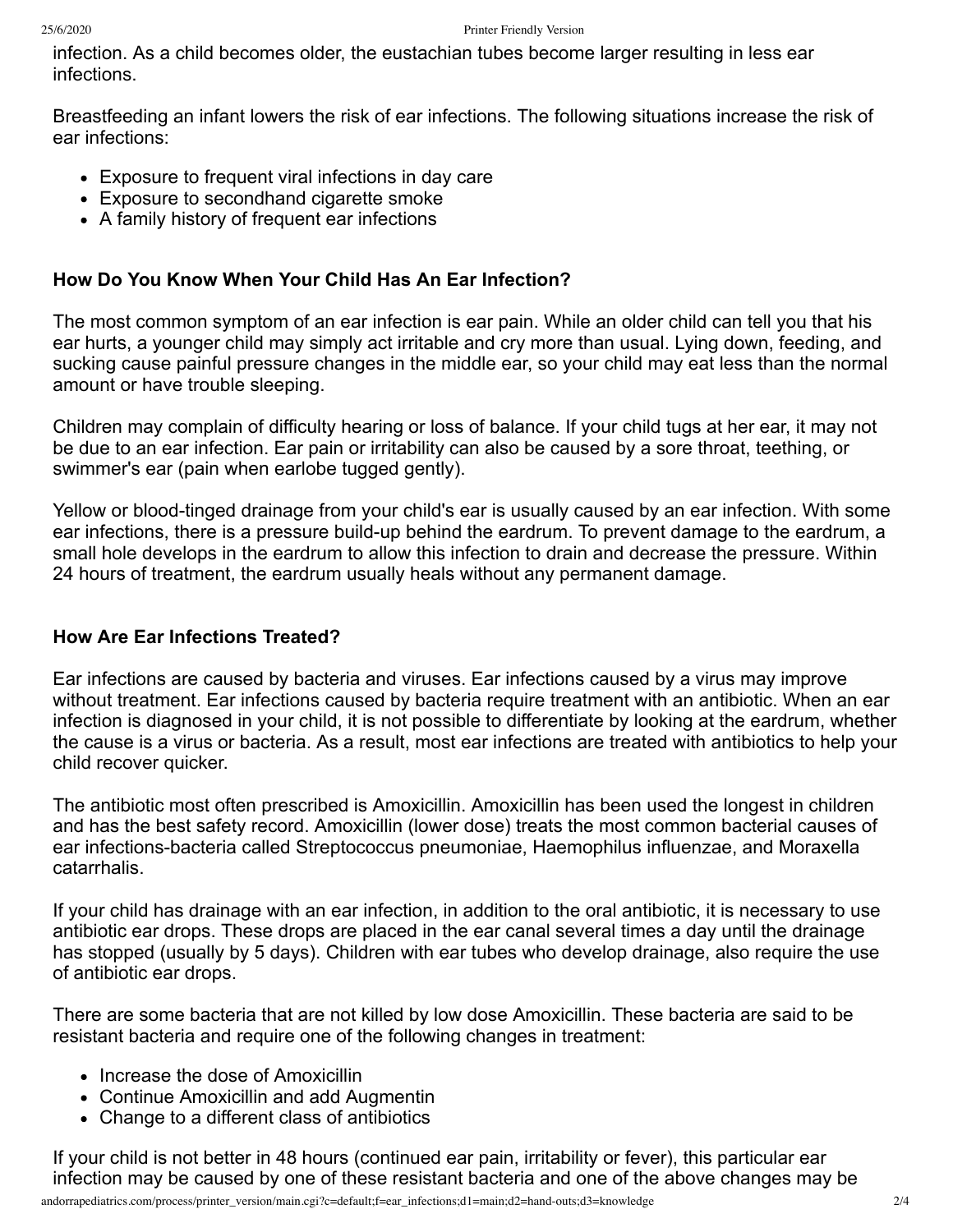necessary. Please call our office if you do not feel your child is better in 48 hours.

If your child improves when one of these above changes is made, this does not mean that your child is "immune" to Amoxicillin. Since most ear infections improve with Amoxicillin treatment, Amoxicillin is still the best antibiotic to try first if your child gets another ear infection in the future.

It is important that your child receive the antibiotic for the full time it is prescribed. If you have problems completing the full schedule (you run out of antibiotic, your child spills it, your child will not take it), call our office for a refill. Even though your child will be better in 48 hours, stopping treatment early may allow the ear infection to reoccur.

#### **What Other Medicines Can I Give At The Same Time As An Antibiotic?**

The following medicines can be given with an antibiotic:

- Acetaminophen (Tylenol)
- Ibuprofen (Advil, Motrin, or PediaCare Fever)
- Cold medicines (Pediacare, Dimetapp-DM, Triaminicol)
- Wheezing medicines (Albuterol, Intal)

The ear pain caused by an ear infection usually decreases after 4-6 hours. Acetaminophen or ibuprofen will give your child the quickest relief until an antibiotic can be started. Warm compresses or a hot water bottle can be applied to the area around the ear to also relief any discomfort. Be sure the compress or bottle is not too hot.

#### **What Is Meant By "Fluid Behind The Eardrum"?**

When a child has an upper respiratory infection, the eustachian tube behind your child's eardrum becomes blocked. The eustachian tube is normally an open channel that runs from the back of the throat to the back of the middle ear space behind the eardrum. This blocked eustachian tube results in fluid collecting behind the eardrum. This fluid is produced by cells in the middle ear space and will drain out after the eustachian tube opens. This can take up to 3 months.

It is common to have fluid behind the eardrum after an ear infection. However, not every child with fluid develops an ear infection. Fluid may be present in one or both ears.

Fluid in the middle ear does not cause your child any discomfort. It may cause a temporary decrease in hearing, which will return to normal once the fluid resolves. Persistent fluid may increase the risk of your child developing another ear infection after the antibiotic treatment is finished.

It is common for water to run into the outer ear canal when swimming, or taking a bath or a shower. The eardrum acts as a barrier and does not allow this water to pass into the middle ear space. Pulling the earlobe back to straighten the ear canal and gently shaking your child's head, will help clear this water from the ear canal. This water does not contribute to ear infections or fluid behind the eardrum.

#### **Overuse Of Antibiotics**

Antibiotics are only effective in treating bacterial infections. Common bacterial infections in children include: ear infections, sore throat (caused by Streptoccocus), sinusitis, pneumonia, skin infections,